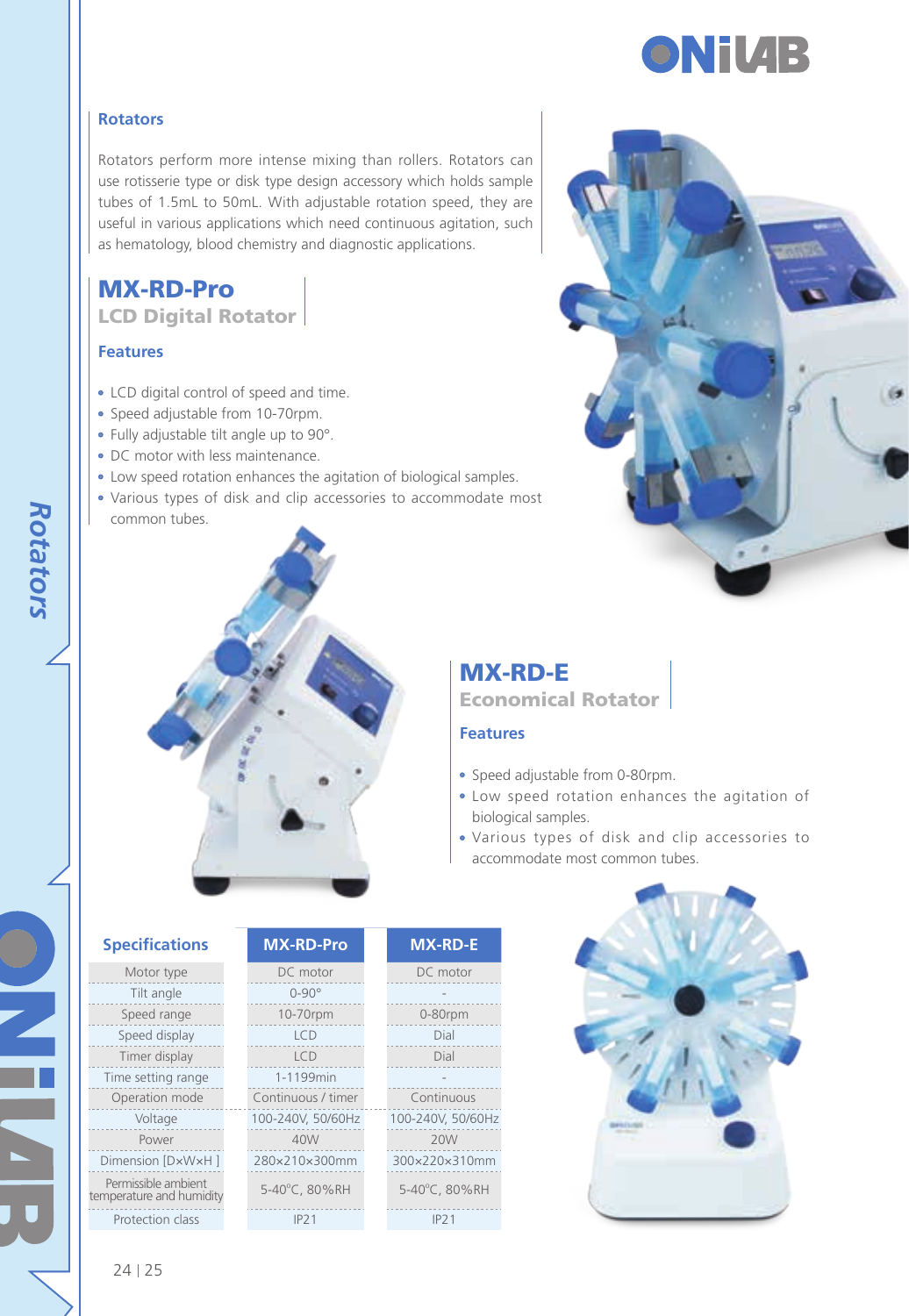



## MX-RL-Pro LCD Digital Rotator

### **Features**

- LCD digital control of speed and time.
- Speed adjustable from 10-70rpm.
- Low speed rotation provides effective mixing.
- Various types of rotisserie and clip accessories to accommodate centrifuge tubes of different sizes.
- DC motor with less maintenance.



# MX-RL-E

Economical Rotator

## **Features**

- Speed adjustable from 0-80rpm.
- Low speed rotation provides effective mixing in a variety of centrifuge tubes.
- Various types of rotisserie and clip accessories to accommodate most common tubes.



| <b>Specifications</b>                           | <b>MX-RL-Pro</b>  | <b>MX-RL-E</b>    |
|-------------------------------------------------|-------------------|-------------------|
| Motor type                                      | DC motor          | DC motor          |
| Speed range                                     | 10-70rpm          | 0-80rpm           |
| Speed display                                   | <b>ICD</b>        | Dial              |
| Timer display                                   | ICD               | Dial              |
| Time setting range                              | 1-1199min         |                   |
| Operation mode                                  | Continuous/timer  | Continuous        |
| Voltage                                         | 100-240V, 50/60Hz | 100-240V, 50/60Hz |
| Power                                           | 40W               | 20W               |
| Dimension[DxWxH]                                | 220×510×260mm     | 150X530X190mm     |
| Permissible ambient<br>temperature and humidity | 5-40°C,80%RH      | 5-40°C,80%RH      |
| Protection class                                | IP21              | IP21              |

Rotators *Rotators*